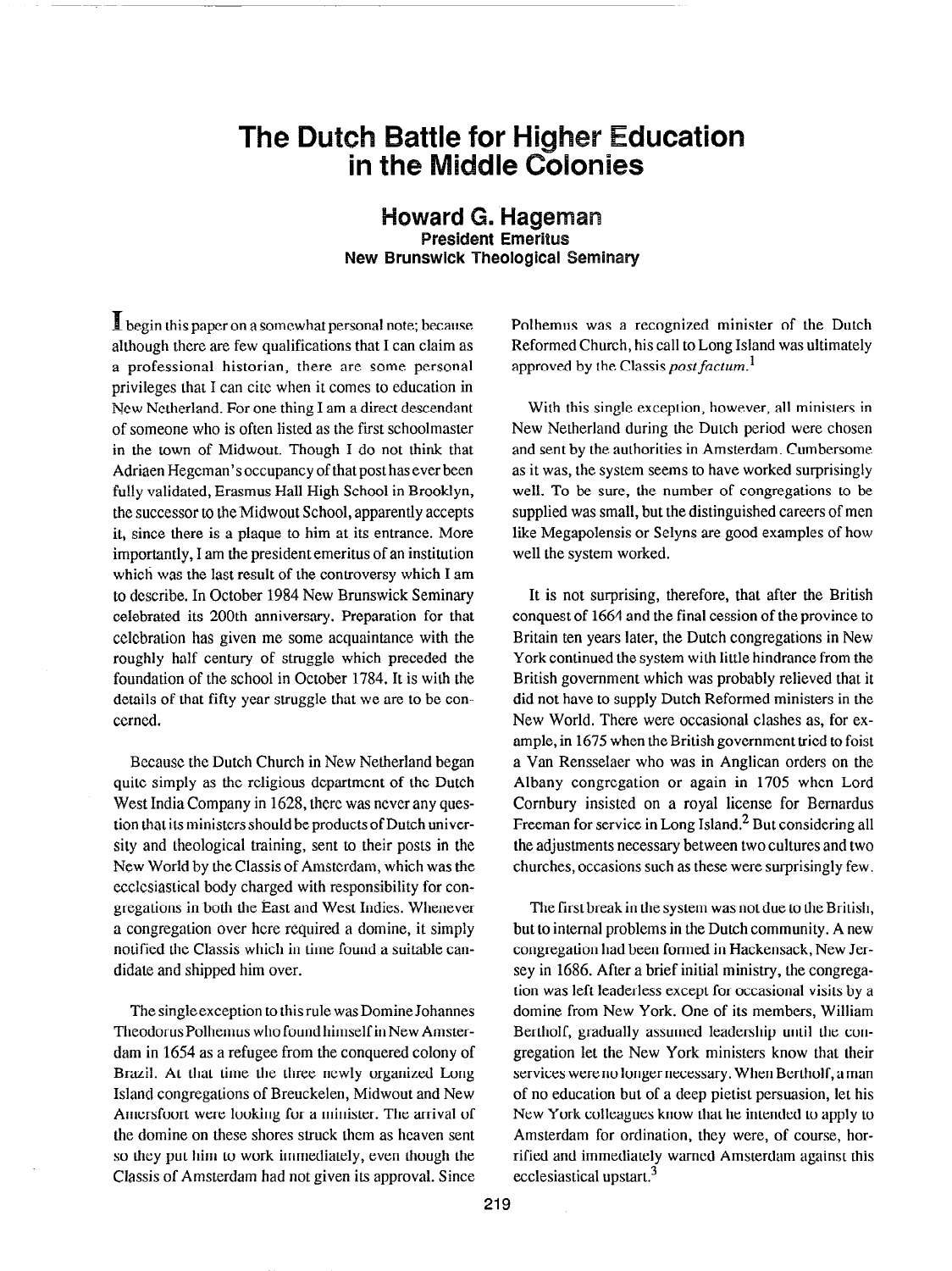Bertholf was from a section of the province of Zeeland which had been deeply influenced by pietism. Certain that he would have a good reception there, he set sail for Middleburg in 1693. Doubtless he had made his arrangements in advance because the Classis of Walcheren examined and ordained him virtually on the spot and he returned to Hackensack in 1694 with credentials as impeccable as those of anyone.4 How the other domines received him is another story, but Bertholf was the first to demonstrate that there were other routes to the Dutch Reformed ministry besides that of Amsterdam. From time to time some ordinations were performed in the New World, but always with the previous consent of the Classis of Amsterdam which delegated its powers to the ministers in New York. All of these, however, were special cases of which it could fairly be said that the Classis of Amsterdam would itself have performed the ordination if the geography of the case had permitted.

It is not really possible to say when dissatisfaction with this traditional system began to spread. It is a question like asking who was the first Dutch settler in New York and New Jersey to say, "I am not a Dutchman; I am an American." We can, of course, state with some precision when the dissatisfaction had become so widespread that it became a matter of record, but before we come to that we should look at some of the tendencies that led to it. We shall consider them in three categories: theological, cultural and linguistic.

It is surely not without some significance that of the more than forty Dutch domines who served in New York and New Jersey between 1628 and 1735, at least sixteen were graduates of Leiden University. The number may have been even larger since some names cannot be found in any Dutch university register. But sixteen was far and away the largest group of graduates from any Dutch university. Utrecht was represented by only four or five while the number from Groningen during that period was even smaller.<sup>5</sup> The point of looking at university origins of the clergy is that at this time Leiden was considered the most "liberal" of the Dutch schools. Under the leadership of a teacher named Cocceius, a man heavily influenced by the new philosophy of Descartes, Leiden graduates were probably the most urbane and sophisticated graduates of the three Dutch theological faculties. There was a sizeable pietist influence at Utrecht, but it certainly never touched Leiden.

But in the New World, pietism was an increasingly strong strain in the Dutch Reformed churches especially in frontier places like New Jersey, though by no means confined to that area. We have already mentioned Bertholf in Hackensack, but in a later generation there was the much more powerful influence of Theodore Frelinghuysen on the Raritan. Many of Frelinghuysen's clerical supporters and disciples had their background in German Pietism, like John Henry Goetschius who had come up from Philadelphia.

In a word, in the first half of the eighteenth century there was a growing theological suspicion of training in the Netherlands. The evangelical pietism which dominated the thinking of many domines here found it difficult to accept the supernatural rationalism which prevailed at Groningen and Leiden and was gaining influence in Utrecht. Congregations which wanted an evangelical new light ministry were not likely to find it in a Dutch university graduate. Pietist ministers were reluctant to permit sons of their congregations in America to study in the Netherlands. Not only were real risks involved in the transatlantic journey, but there was the greater risk involved in theological infection once they got there.

It has to be said that these theological objections were never clearly stated. One did not lightly criticize the orthodoxy of a Dutch university. But one was certainly suspicious of the methodology of a university graduate who, while he might preach orthodox sermons, did not know how to save souls. To all intents and purposes, Frelinghuysen and his colleagues on the Raritan were running revival meetings. How was a Leiden education going to help prepare a domine for those?

Closely allied with the theological problem was a cultural one. In settled societies like New York or Albany a Leiden graduate would have a congregation of well-todo merchants who would appreciate the educational and cultural level of their domine's sermons. Henricus Selyns, for example, a Leiden graduate and one of the best-loved ministers in New York, was closely allied with the well-to-do merchant oligarchy and used to correspond in Latin with the celebrated Cotton Mather in Boston.

But what would have happened if Selyns had been asked to preach on the frontier in New Brunswick or on the Raritan? We have a partial answer to such a question from Hackensack where Selyns used to go on occasion to administer the sacraments when the congregation was without an ordained minister. In 1691/2 the congregation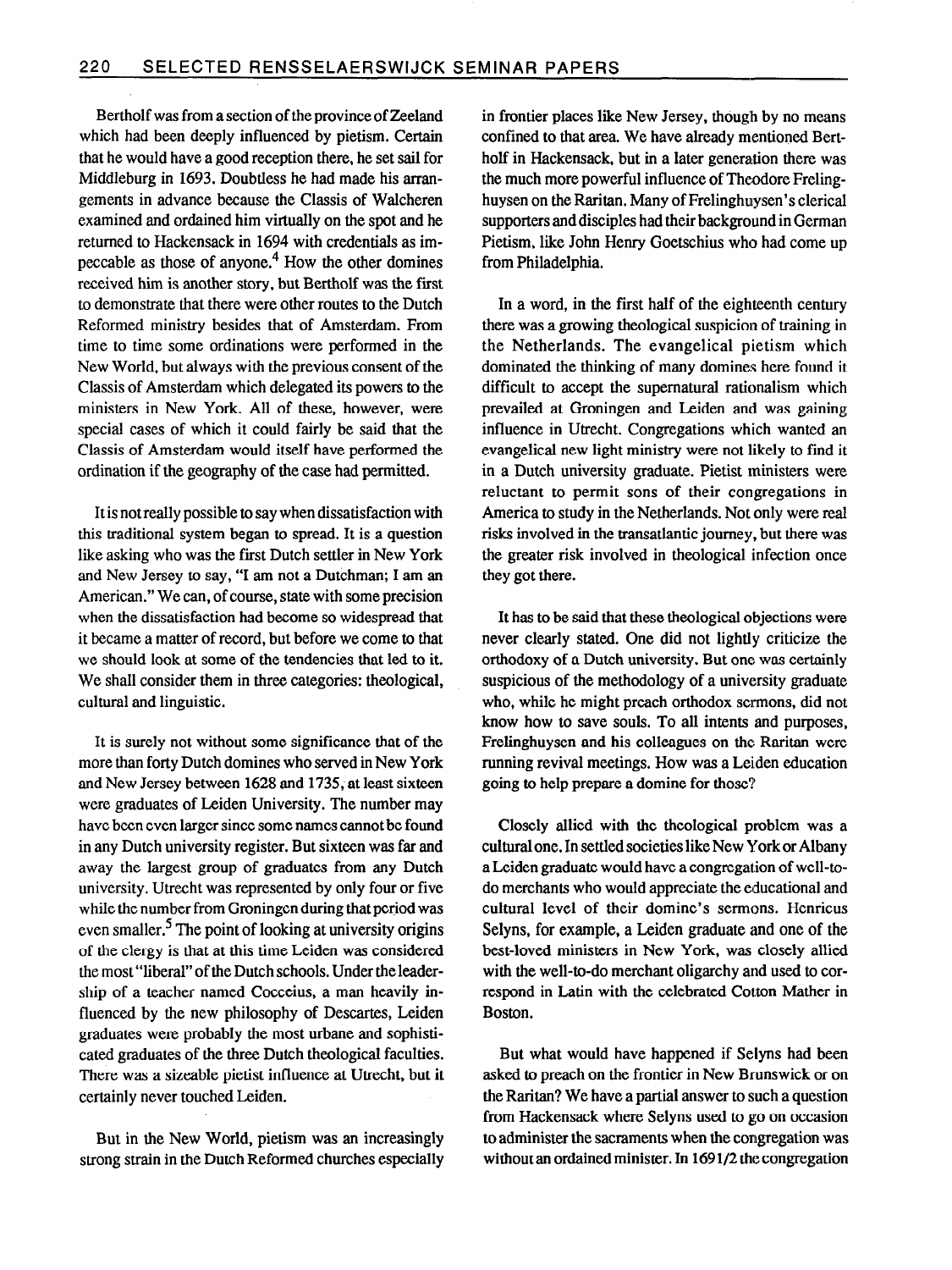told Selyns not to come back, saying "that they can live well enough without ministers or sacraments."<sup>6</sup> Part of this rejection may have been the result of Selyns' stance during the Leisler Rebellion; part of it because of theological differences between the domine and Bertholf, at that time the lay leader of the congregation. The larger part of the problem, however, must have been the impression left on a group of simple pious farmers living in what was then a rural frontier by a Leiden graduate accustomed to all of the luxury, convenience and culture of a comfortable New York home. It was like expecting a Fifth Avenue minister today to do well in a congregation in the Kentucky hills!

As the century progressed, an increasing number of church leaders in New Jersey or in the newer settlements in the Hudson Valley were beginning to ask the old question, "How do we keep them down on the farm once they've seen Paree?" European education and culture might be all very well in New York or Albany, but Raritan, Rochester or Tappan required American boys with an American training.

Unhappily, the situation was not quite so simple as I have been describing it. For the fact is that within many of the congregations I have been describing there were some people who still preferred the traditional European training. They did not want a domine who was "one of the boys," so to speak, but one who represented the culture and training of the Old World. That meant that often there was not only a growing distance between congregations such as New York and Raritan, but also a growing division within many other congregations.

The linguistic factor is one which has never really been researched. It was in fact our friend, Charles Gehring, translator of the New Netherland Project, who got me started thinking about it in a paper on developments in the Dutch language in New Netherland which he gave in New Brunswick in April 1984. In the half-century between the final cession to Great Britain in 1674 and, let us say, 1725, what had happened to the common person's understanding of classical Dutch? How many spoke classical Dutch and how many the Low Dutch dialect that became the lingua franca of the colony?

In New York and Albany there were Dutch schools which kept the classical language alive. In fact, we are told that in Albany it was not possible to find a competent teacher in English until after the Revolution. But in more rural areas the situation was quite different. The Rev. Herman Lancelot Boelen was sent by the Classis of Amsterdam in 1766 to the four Queens County churches of Newtown, Jamaica, Oyster Bay and Success, all of them small farming communities. Boelen had previously been domine of the church in the farming village of Schoonebeek in the sleepy province of Drenthe. Obviously the Classis felt that he was well equipped to serve a rural community on either side of the Atlantic. But not too long after his arrival in Queens, the Consistory asked him to do something about his Dutch which they found "too pure and high flown."<sup>7</sup> Why did his Dutch, which evidently had satisfied the farmers in Schoonebeek, bother the farmers in Queens? While no definite answer can be given, it would seem a fair assumption that by 1770 the Queens farmers were speaking de tawl, as the Low Dutch dialect was known, and found their domine's classical Dutch hard to understand.

In 1761 Jacob Rutsen Hardenbergh, who had studied with one of the Frelinghuysens and had been ordained by the rebellious group that was intent on the independence of the American Church, visited the Classis of Amsterdam to get his Dutch mother-in-law and to urge his cause. He did not make a good impression and was turned down completely.8 Again the question arises as to how much of his failure can be attributed to the crude Dutch dialect which he had spoken as a boy in Rosendale, New York. Where in the new world would he have learned classical Dutch? His total ministerial experience had been in Raritan, Bedminster, North Branch, Neshanic and Millstone, all of them rural communities in which "Jersey Dutch," a version of de tawl, was the common language. Obviously there is much research to be done in the importance of the linguistic factor in our topic. I hope enough has been said to demonstrate that it had its role to play.

There has been some question as to who was the first American domine to break ranks and begin training ministers over here. Thegreat Theodorus Jacobus Frelinghuysen is often cited, $9$  but I can find no evidence that he ever taught anyone. My candidate is Peter Henry Dorsius, a German graduate of Leiden, who was sent by the Classis of Amsterdam to a small congregation in Bucks County, Pennsylvania in 1737. Soon after his arrival, he became acquainted with John Henry Goetschius, a young Swiss, who had been preaching for several years with neither education nor ordination. Early in 1739 he brought Goetschius into his parsonage as a theological student. In a short time he was joined by John and Theodore Frelinghuysen, sons of the Raritan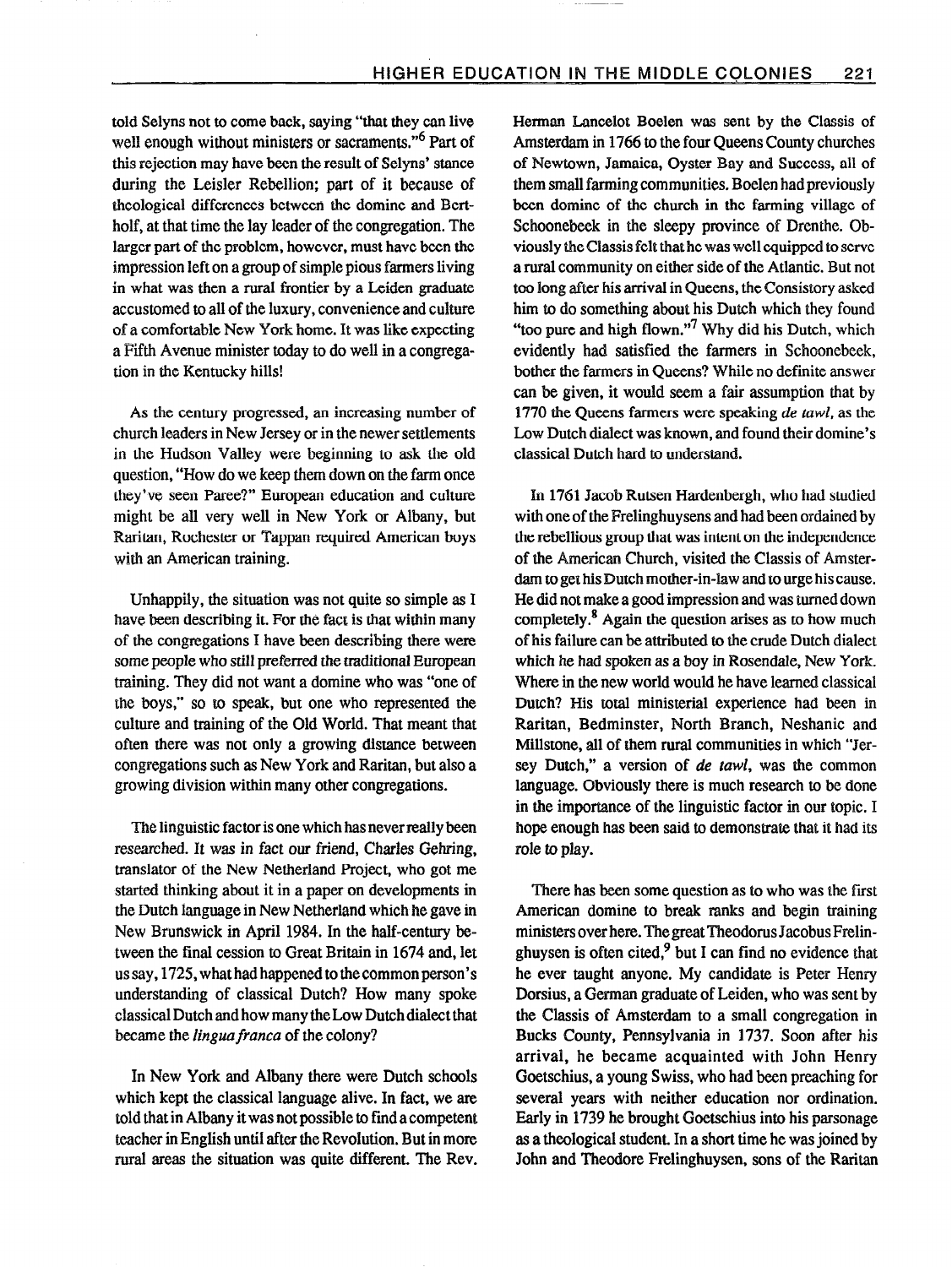

Fig. 38. Dorsius House, Bucks County, Pennsylvania. Courtesy of New Brunswick Theological Seminary.

evangelist. Two other students soon came to this kitchen seminary in Bucks County, David Marinus and Johannes Fryenmoet. We can be certain of the names of these five students, and there may have been at least two others.<sup>10</sup> Dorsius himself came to a tragic end as an alcoholic who lost his congregation and returned to Holland in 1749, but not before he had established what was to be a significant educational pattern.

In 1747 the authorities in Amsterdam recognized the restiveness of their American charges by permitting them to organize a Coetus, an assembly which would enable the ministers to get together for a discussion of common problems, but was strictly forbidden to get involved with the business of education or ordination without the express authorization of the Classis of Amsterdam. At the very first meeting of the group in 1748, however, an event took place which boded ill for future control from the Netherlands, even though it occurred with the full approval of Amsterdam.

Three persons were presented at the Coetus meeting for ordination, John Henry Goetschius, John Leydt and Benjamin vander Linde. Goetschius, a student from Dorsius' kitchen seminary, had been ordained some years earlier by a self-appointed group consisting of Dorsius, the great Frelinghuysen and Gilbert Tennent, the evangelical Presbyterian. Since the Classis of Amsterdam questioned the validity of that ordination, it authorized the new Coetus to reordain Goetschius at its 1748 meeting. Leydt and Vander Linde, who had both studied with Dorsius and Goetschius, were allowed to be examined and ordained although the Classis made it clear that these were exceptional cases that should not be repeated.<sup>11</sup>

But the American education and ordination of these three domines raised all kinds of questions as to why a European education and ordination were still necessary. A lively discussion continued for the next several years until 1754 when the Coetus decided that the time had come to cut the umbilical cord with the Netherlands and establish its own school of the prophets in this country. The younger Theodore Frelinghuysen, the minster of Albany, was deputed to go to the Netherlands to raise money for such an institution.<sup>12</sup>

Needless to say there was a sizeable minority, led by John Ritzema, one of the ministers in New York, who sharply disagreed with such a decision. Realizing the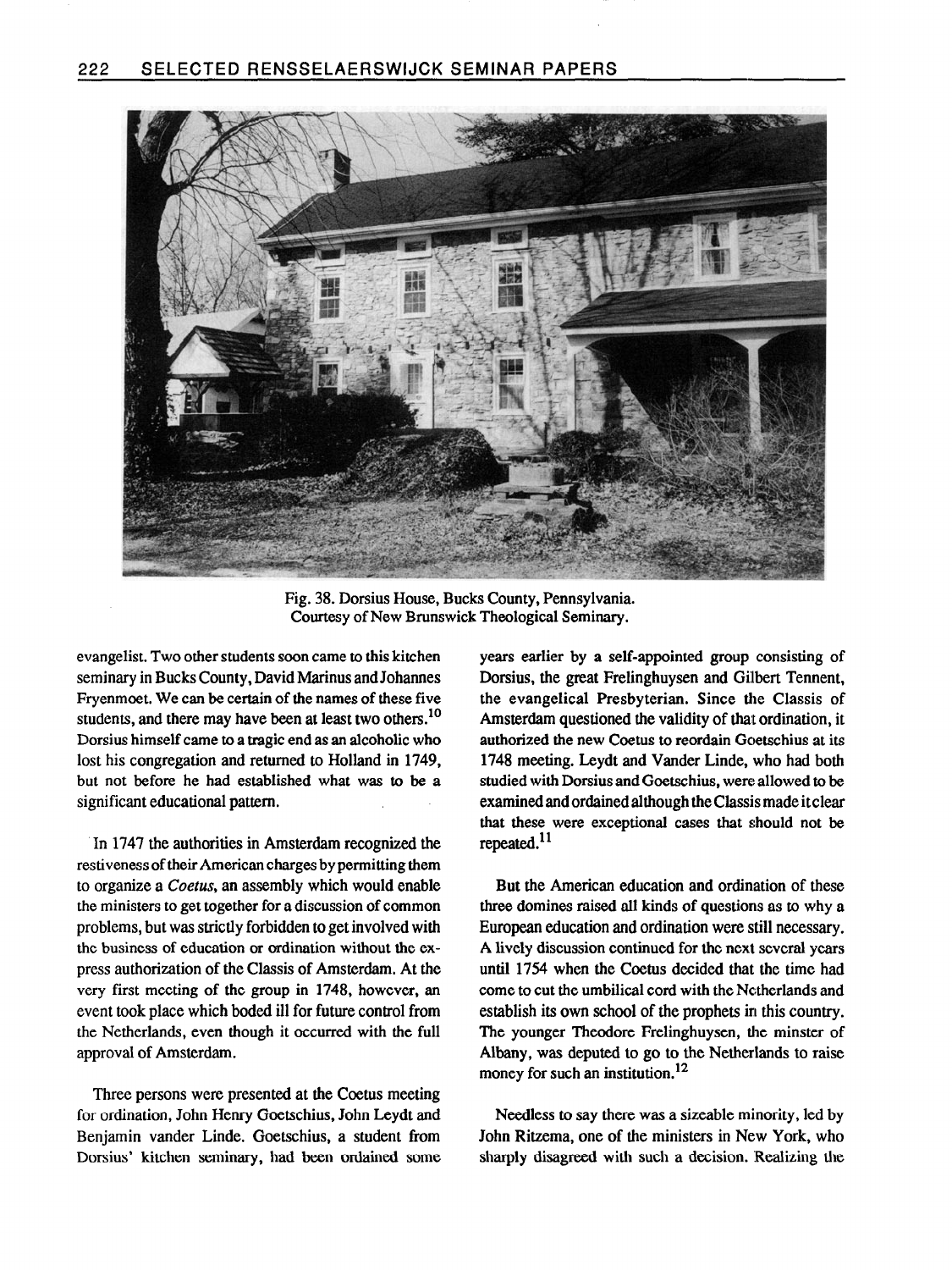inevitability of an American education, they took advantage of Anglican difficulties in obtaining a charter for King's College (Columbia) in New York to come up with an alternative. There is no time here to tell of their political maneuvering to get the charter to contain a provision for the inclusion of a professor of Dutch divinity in the new institution, but they were finally successful. They therefore countered the proposal for an American Dutch Reformed institution with a chair of Dutch divinity in the new Anglican College in New York.<sup>13</sup>

With two proposals on the table, or more literally three, the Dutch Reformed Church was tom asunder. There were those who favored an all out effort to found their own institution, those who favored the King's College alternative, and neutral brethren, who sided with neither party but wished to continue to walk in the old paths. Enthusiasm for the King's College proposal soon waned when the New York Consistory, anxious only that education not fall into the hands of those wild-eyed enthusiasts in New Jersey, withdrew its support and joined the so-called neutral brethren. Frelinghuysen did not make his visit to the Netherlands until 1759, returned empty-handed and mysteriously lost his life in an accident off Sandy Hook on the return voyage. His successor in Albany did not share his enthusiasm for an American institution; so that important congregation became part of the neutral brethren.<sup>14</sup>

The death of Frelinghuysen meant that leadership in the drive for an American academy passed into other hands, most notably those of Samuel Verbryck, the American educated and ordained domine of Tappan. With his colleagues, Goetschius, Marinus, Leydt and Hardenbergh, all of whom had declared their complete independence from Amsterdam, Verbryck kept petitioning successive governors of New Jersey to charter a school for them. They met with no success until 10 November 1766, when Governor William Franklin, one of Benjamin's illegitimate sons, finally yielded to their request and granted a charter for a new school to be called Queen's College. No copy of that charter exists today and the school which it called into being seems to have existed largely on paper. Trustees were appointed and they held a few meetings, but the new institution never came into being. A lack of funding was the primary reason, though there were also disagreements among the sponsors as to where the new institution should be located. A further delay was occasioned by what might be called the Princeton Diversion, a proposal which met with some favor in Amsterdam, that instead of a totally new college there should be a chair of Dutch theology in the relatively new College of New Jersey in Princeton. The scheme was not unlike the discredited King's College proposal, but this time the cooperating school was Presbyterian, a fact which made it more palatable to some, including the Classis in Amsterdam.<sup>15</sup> But it really satisfied no one. The *coetus* party was still intent on having its own school and would settle for nothing less; the somewhat aristocratic New York party, accustomed to the privileges of establishment, looked down its nose at any affiliation with what it termed a "Scotch Presbyterian Academy" and the neutral brethren remained neutral.

By 1770 the New Jersey party had petitioned Governor Franklin for a second charter which he granted on March 20. The new charter made specific provision for a professor of theology who should also serve as president. In the words of the charter of 1770, Queen's College was to be "for the education of youth in the learned languages, liberal and useful arts and sciences, and especially in divinity; preparing them for the ministry and other good offices."<sup>16</sup> By 1771 the new school had secured quarters in New Brunswick and appointed Frederick Frelinghuysen to serve as the tutor.

The whole question of theological education remained unresolved, however. A plan of union designed in the Netherlands by John Henry Livingston, the last American student to study and be ordained in Holland, to bring together all of the warring factions in the American Church, was adopted by most of them in  $1772<sup>17</sup>$  Among other things it proposed the creation of a theological faculty of one or two persons who would train students for the ministry after their graduation from college. Keenly aware of the bruising battles that had involved King's, Queen's and Princeton, the plan specified that the proposed professorate should have no connection with any existing school but be totally independent. That provision was a realistic assessment of the situation. The New York churches, whose financial support would be absolutely essential, did not want ministers trained in that hotbed of pious evangelicalism in New Brunswick and the New Jersey churches returned the compliment by wishing to avoid any Anglican taint in King's College. It should be noted that what was envisioned here was the European model of theological education as a post-graduate course. The candidates for it were assumed to be college graduates who would then devote themselves to three years of theological study. Up